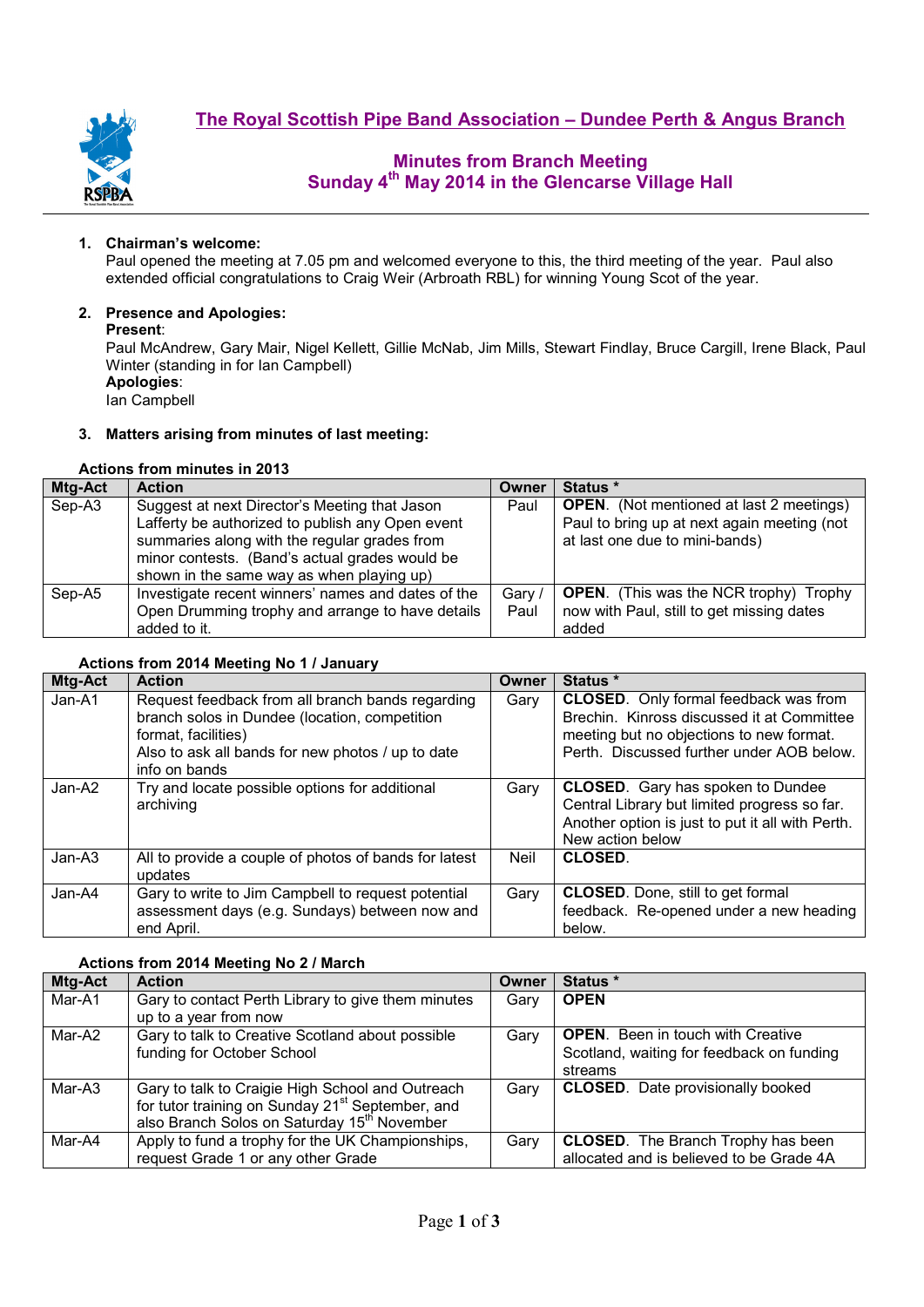

**The Royal Scottish Pipe Band Association – Dundee Perth & Angus Branch**

# **Minutes from Branch Meeting Sunday 4th May 2014 in the Glencarse Village Hall**

**4. Approval of previous minutes Approved**: Bruce Cargill **Seconded**: Jim Mills

## **5. Correspondence:**

- Gary has been liaising with Creative Scotland for funding for the October school, still trying to find a common week or weekend
- Also liaising with Jim Campbell for the Outreach education program, provisionally set for Sunday 21<sup>st</sup> **September**
- A very nice thank you card received from Barbara who purchased a patio set with the gift vouchers. Gary read it out to the committee

## **6. Treasurer's Report:**

Irene presented the Treasurer's report to all present. (Separate report, data remains confidential)

#### **7. Director's Report:**

- Paul reported as follows:
	- $\circ$  Not much to report as Paul was officiating at the Mini-Bands instead of attending the meeting, approximate understanding of main issues as follows:
	- $\circ$  New proposals made for World Solo Drumming as outlined in the Music Board report below
	- $\circ$  In 2016 all the Majors are up for renewal at the same time. Some concern just in case not enough bids are received.

### **8. Music Board Report:**

- Bruce reported as follows:
	- $\circ$  Looking at splitting N/J bands into A and B, with the same playing requirements as Grade 4A and 4B. Idea is to have it in place for next year
	- o From 2014 the word 'MAP' will be removed from the list of tunes
	- $\circ$  Grading changes. 4 bands upgraded in last few weeks, one of which is American. 101 Northumbrian 3B to 3A. Augharan - Irish band gone from 4B to 4A to 3B in last few weeks. City of Newcastle from 3B to 3A.
	- o World Solo Drumming. 2014 same format as 2013. Proposals for 2015 include adult pre-qualification contests around the country and world. 4 in the UK (25 places), 2 in Ireland (9 places) and 2 in Canada (6 places). One potential drawback is how to attract drummers to attend these pre-qualifiers.
	- $\circ$  The 3 year trial of International Solo Tenor Drumming is up for review. One proposal is that the age groups are harmonized with those of snare drumming.
	- $\circ$  One proposal from the Branch is to change the World Solo Drumming to a 2 day event but otherwise not change the format.
	- $\circ$  A MAP instruction course was run in the GWOS branch. 21 bands initially signed up in September and attended the first session. 16 of those bands' Pipe Majors and Leading Drummers attended the follow up in January, but only 1 band agreed to attend the final tune review so the course was cancelled. Discussion around whether we would get the same effect if running in this branch. Some debate about winter poor attendance, exams, also the speculation that maybe there was some issue with the course itself. The bands who signed up will be consulted to find out what feedback they have.

## **9. Website Report:**

- 1. No website report as Neil was absent.
- 2. Question from Alyth. On the branch website the Alyth Secretary name has been changed but not the email address. Gary to request Neil to make the change